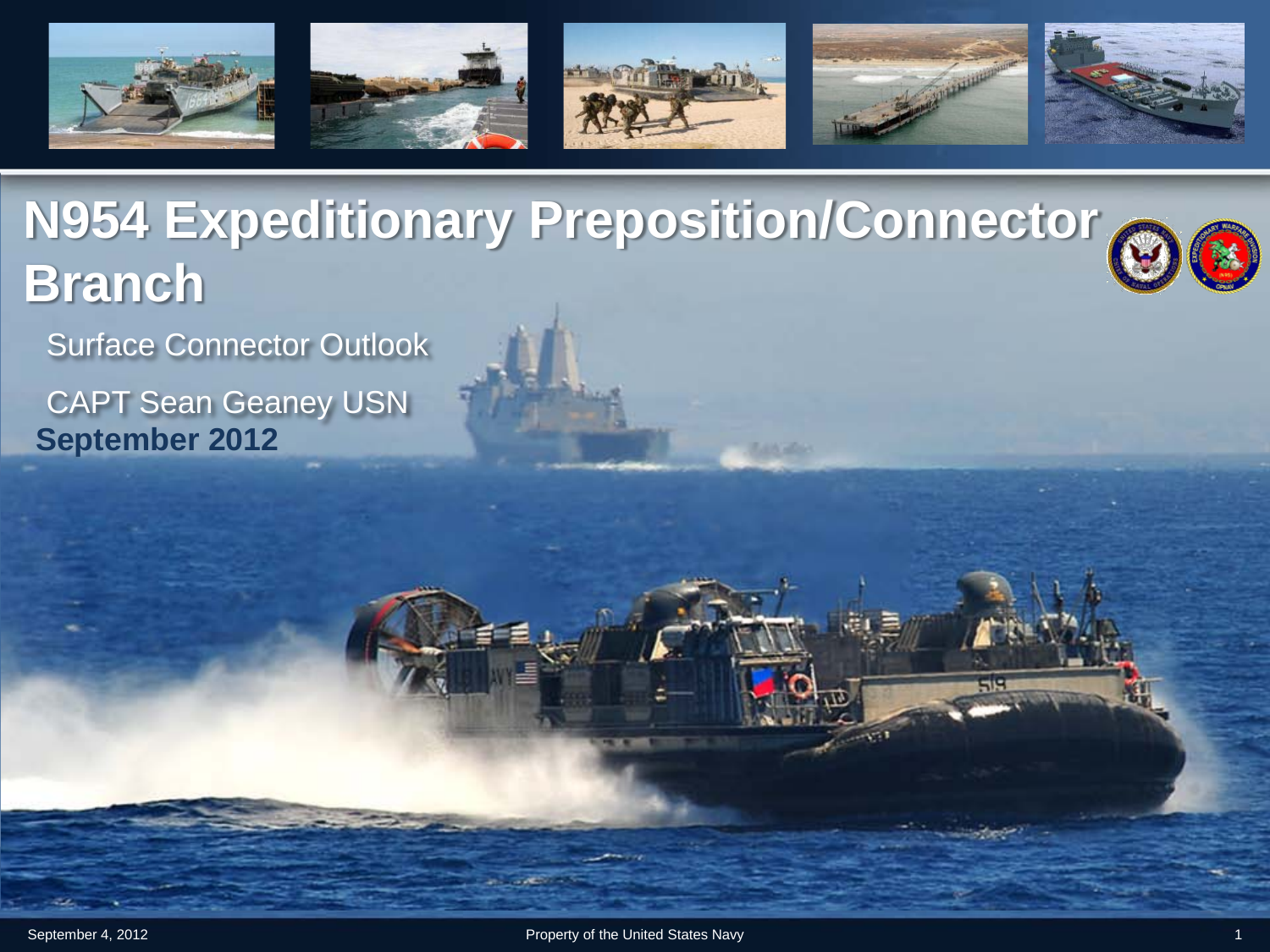#### *Connectors*





#### **SSC/LCAC-100 Surface Connector (X) Replacement** *(LCU Recapitalization)*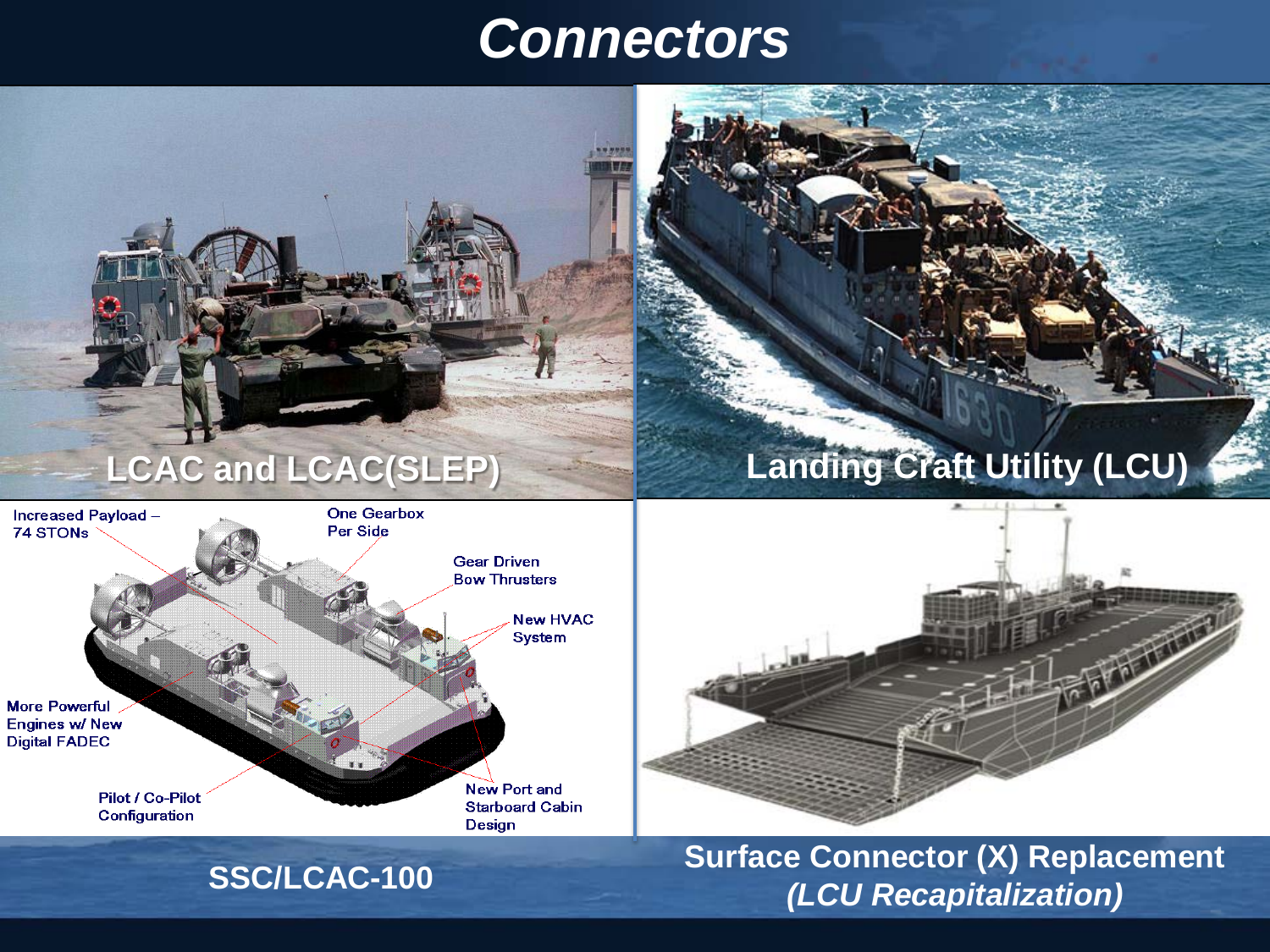# *LCAC*

- Landing Craft Air Cushion (LCAC)
	- High speed ship-to-shore delivery of heavy equipment and personnel to trafficable terrain beyond surf zone.
	- 81 in inventory. ROC /POE is 72 craft to support 60 deployable.
	- Entered Service 1985 with 20 year service life.
- LCAC Service Life Extension Program (SLEP)
	- Initiated FY2000.
	- Extends LCAC service life of 72 craft from from 20 to 30 years.
	- 39 of 72 complete; 7 in progress; 4 awaiting induction; 22 remaining (last SLEP delivers FY20).
	- PB-13 funds 4 SLEP annually FY 14-18.
	- Only 2 SLEP in FY13 after FMB action to clear contracting delays
	- First SLEP craft begin to reach 30 years of service in 2015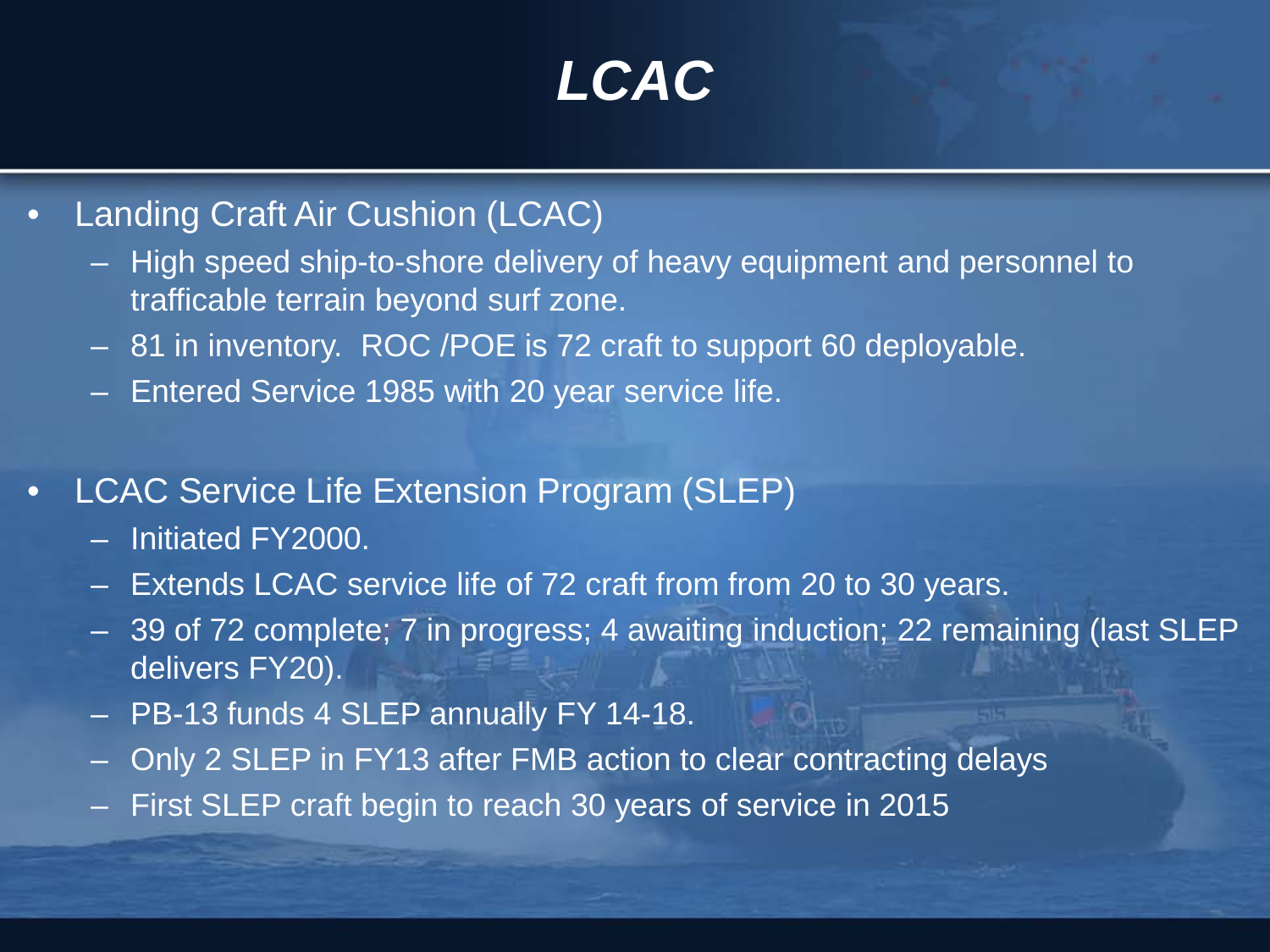# *LCAC (SLEP) Overview*

|                                         | <b>FY01 -</b><br><b>FY04</b>                        | <b>FY05</b>    | <b>FY06</b>    | <b>FY07</b>    | <b>FY08</b>        | <b>FY09</b>                | <b>FY10</b>            | <b>FY11</b>                                    | <b>FY12</b>          | <b>FY13</b>                                                               | <b>FY14</b>        | <b>FY15</b>                 | <b>FY16</b>                                | <b>FY17</b>                | <b>FY18</b>          |
|-----------------------------------------|-----------------------------------------------------|----------------|----------------|----------------|--------------------|----------------------------|------------------------|------------------------------------------------|----------------------|---------------------------------------------------------------------------|--------------------|-----------------------------|--------------------------------------------|----------------------------|----------------------|
| <b>Delivered</b>                        | $\frac{1}{8}$ , 9, 10,<br>2, 4, 7, 25<br>26, 28, 39 | 37<br>42<br>43 | 29<br>32<br>54 | 31<br>33<br>48 | $30\,$<br>56<br>53 | 59<br>62<br>$\frac{1}{71}$ | 63                     |                                                |                      | Key:<br>ACU 4 <b>ACU 5</b>                                                |                    |                             |                                            |                            |                      |
| 40                                      | 40,44                                               | 45<br>47       | 68             | 69             | 41<br>46           | 79<br>$\frac{1}{67}$       |                        |                                                |                      | Second Yard Craft (AGM)                                                   |                    |                             |                                            |                            |                      |
| $\overline{7}$                          | Inducted                                            |                |                |                |                    | 70<br>ECD Sep 12           | 72<br>ECD Sep 12<br>74 | $\frac{1}{27}$<br>$\frac{1}{38}$<br><b>180</b> |                      | (Non-Standard, more costly to maintain and<br>SLEP) Retiring at 20 years. |                    |                             |                                            |                            |                      |
| <b>Jnder Contract</b><br>$\overline{4}$ | Not Inducted                                        |                |                |                |                    |                            | ECD Sep12              | $\frac{1}{75}$                                 | 73<br>82<br>55<br>60 |                                                                           |                    |                             |                                            |                            |                      |
| Planned                                 |                                                     |                |                |                |                    |                            |                        |                                                |                      | 88<br>89                                                                  | 81<br>$90\,$<br>78 | 58<br>64<br>$\overline{84}$ | 65<br>76<br>86                             | 57<br>52<br>$\frac{1}{66}$ | 14<br>$\frac{1}{51}$ |
| 26<br><b>Never</b><br>$\frac{SIFP}{8}$  |                                                     | 17             |                |                | 24                 |                            |                        |                                                |                      | $\rightarrow$<br>$\rightarrow$                                            | مشد<br>83          | فالمستد<br>85               | 87<br>$\rightarrow$ X Projected POM-14 Cut | <b>xyy</b>                 | $-50$                |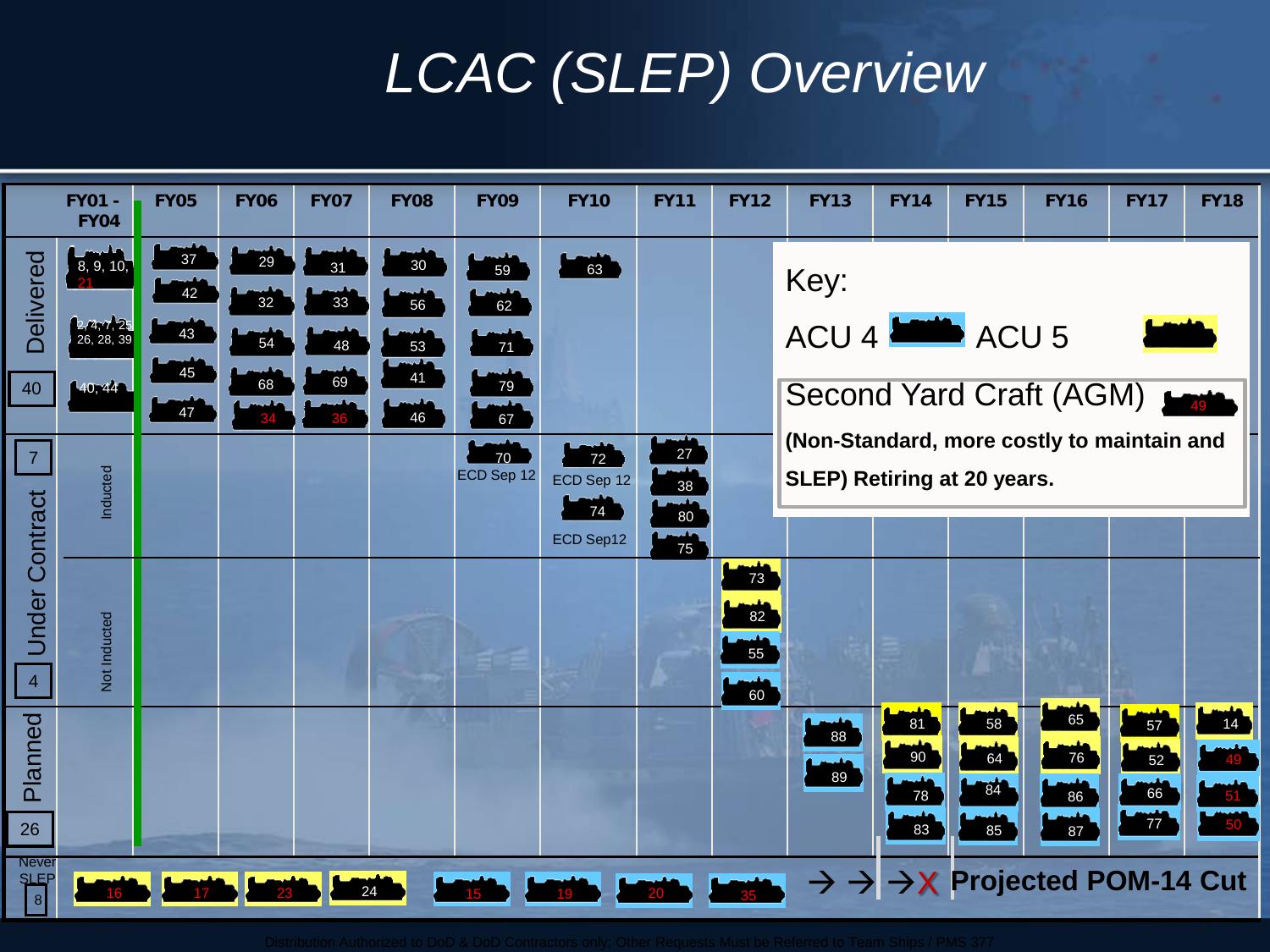#### *LCAC/SSC Capability GAP PB-13*



*Assumes* LCAC retire at 30 years Need for mitigation understood, but not funded in PB13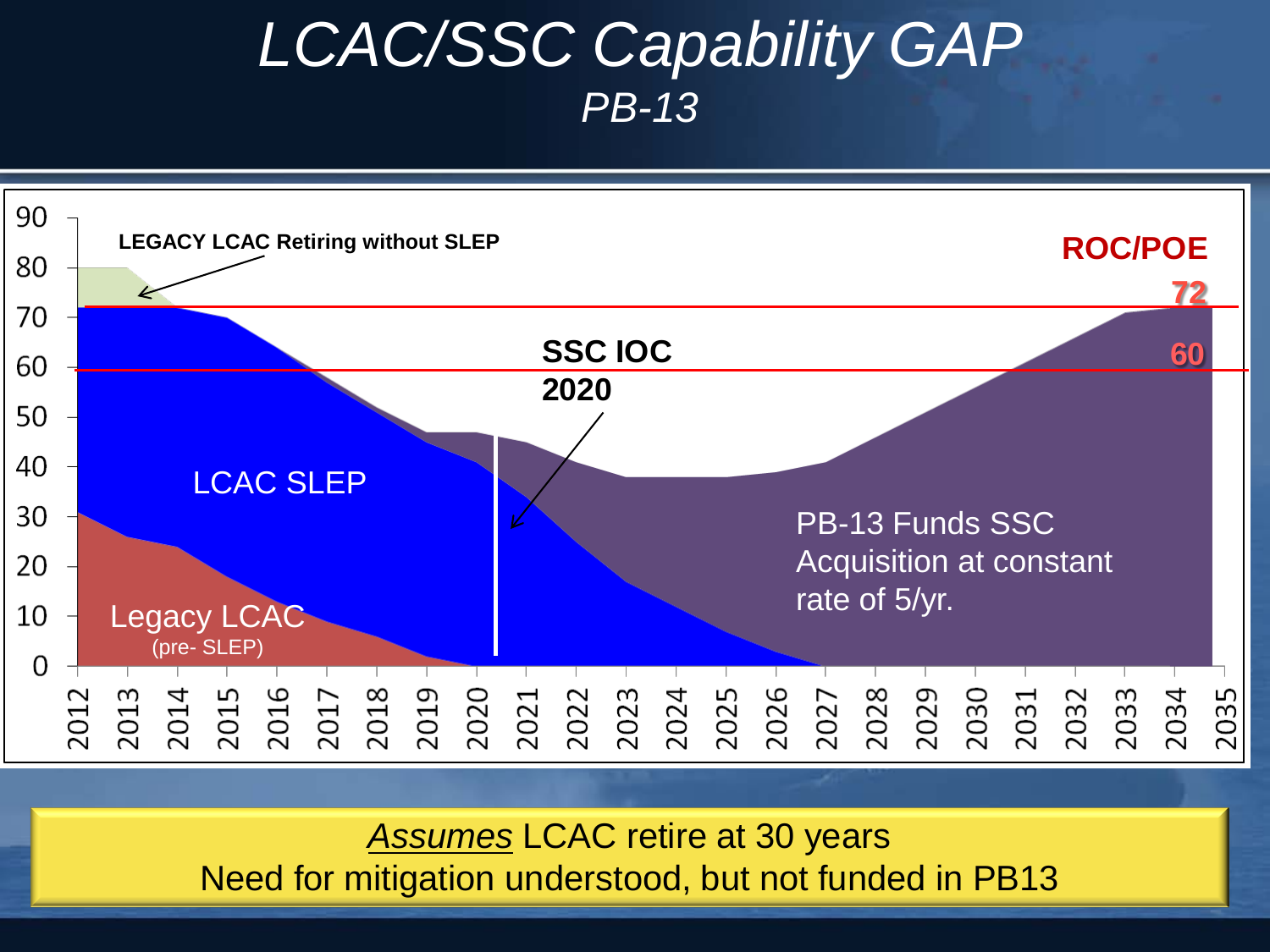## *Ship to Shore Connector (LCAC-100)*

- Replacement for LCAC(SLEP); IOC in 2020.
- Evolutionary design leveraging 20+ years of LCAC operations and maintenance.
	- 20% more power than LCAC to carry heavier payload from sea basing ranges (74 STons) and achieve hump speed in hot weather at full load.
	- Addresses major maintenance drivers in LCAC to improve reliability
- Achieved Milestone B June 2012
- Detailed Design and Construction (DD&C) contract awarded July 2012
	- Awarded first craft (Test and Training Craft) with options for first eight fleet assets.
- SSC/LCAC-100 does not arrive in time to address the LCAC gap.
- Actions to mitigate the gap were not funded in PB-13.
	- Options remain in POM-14 and POM-15 to extend LCAC (SLEP) beyond 30 years in service.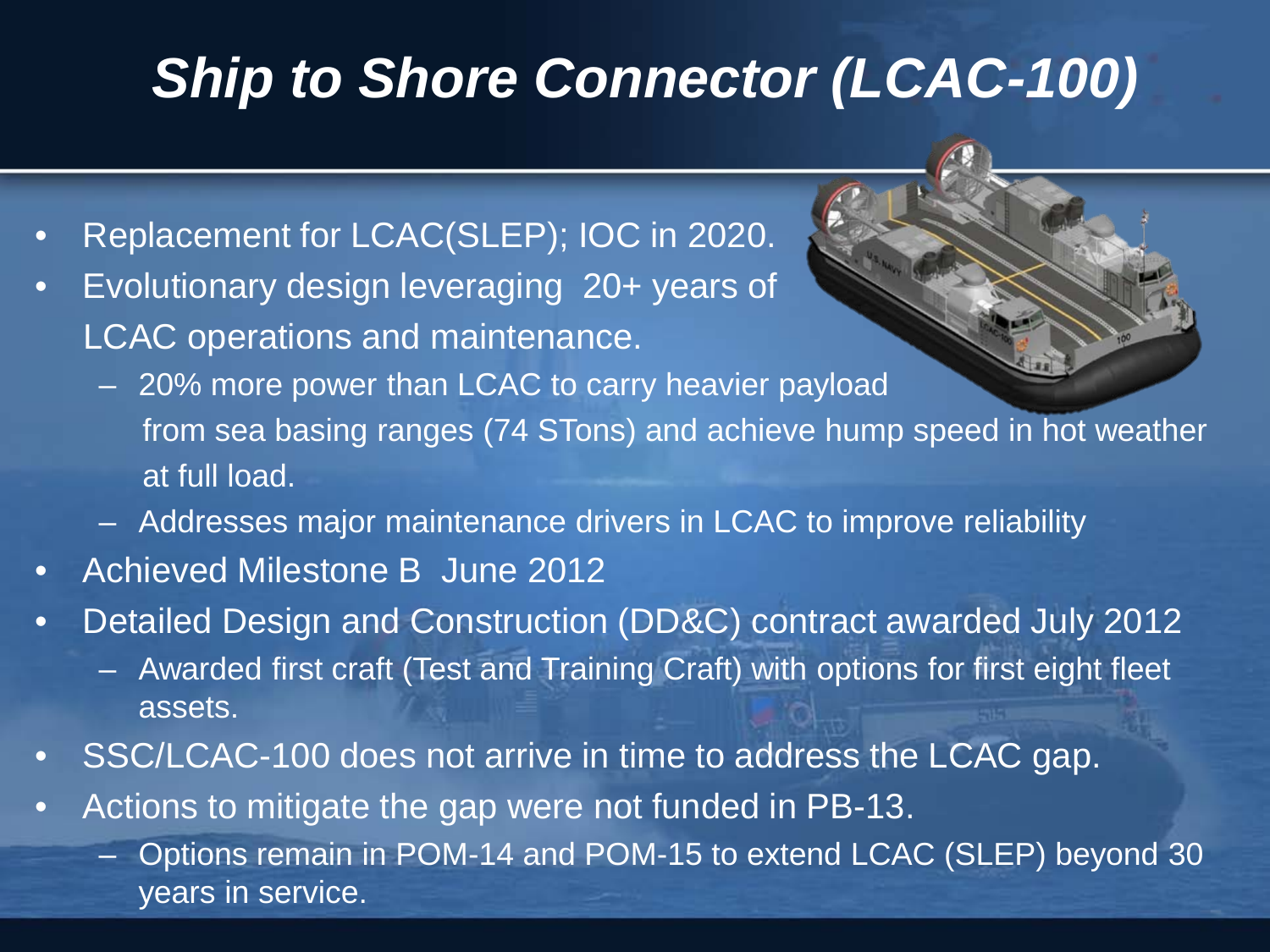### *SSC/LCAC-100*

*Increased lift + Lower Fuel Consumption + Reduced Maintenance*



**Simpler & More Efficient Drive train/ One Gearbox per Side**



**More Powerful Engines w/ Greater Fuel Efficiency & Digital FADEC**



**Pilot/Co-Pilot Dual Controls Smaller Crew (5) + new C4N suite**



**Extensive composites**

*Sustained speed>35 kts NATO Sea State 3-4 @ 100degF w/74 STON load*



**Main engine geared electrical generators + APU & 60Hz distribution bus**



**Gear driven bowthrusters**



**Aluminum (5083) Better corrosion resistance and Immersion grade wet deck coating system**

7 *aircraft and amphibious vehicles for the next 30 years***.** *The Ship to Shore Connector (SSC/LCAC-100) Program will ensure the Navy continues to field a high-speed assault craft to complement USMC vertical assault*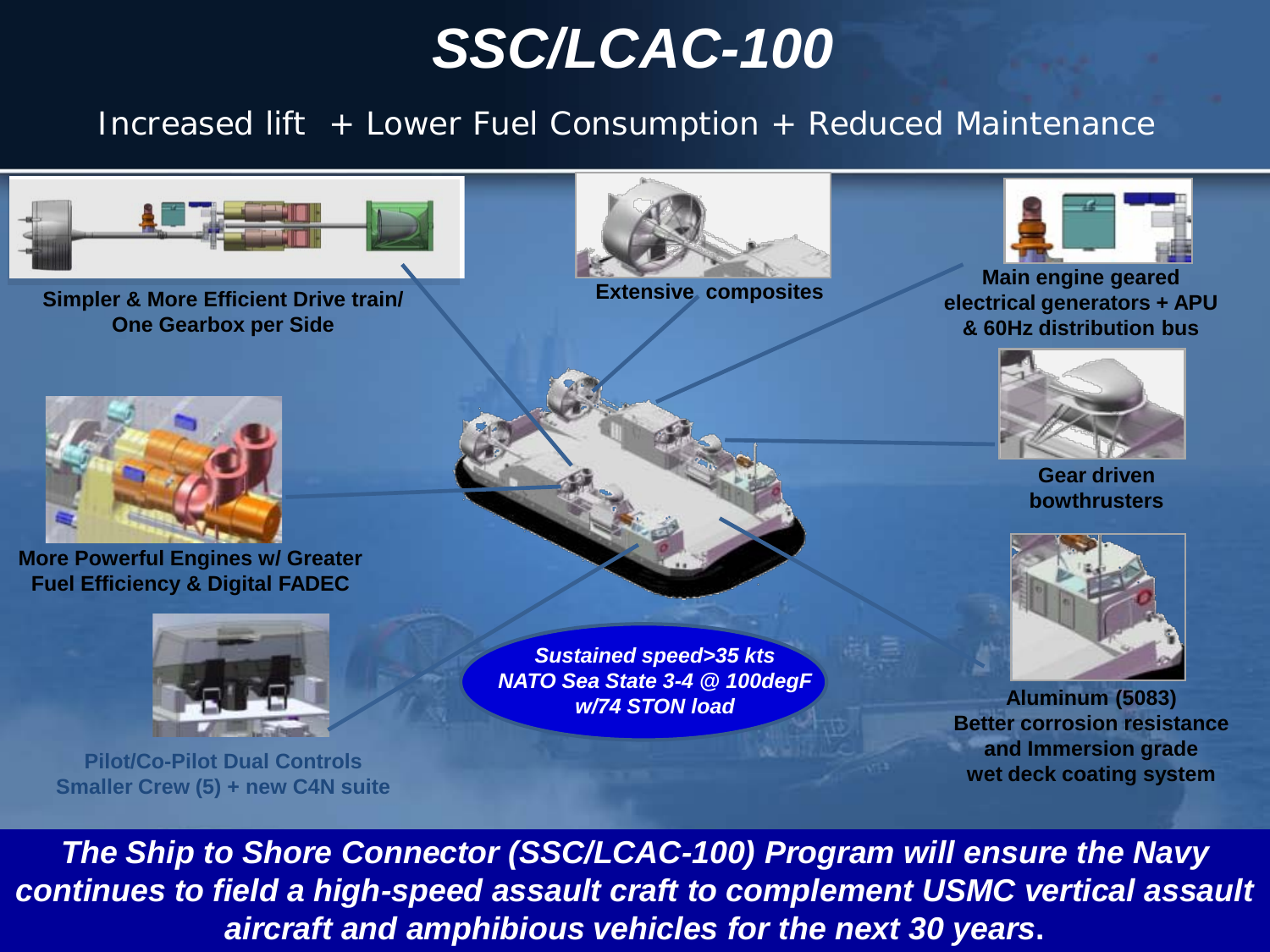# *Landing Craft Utility*

#### *The Other Connector*

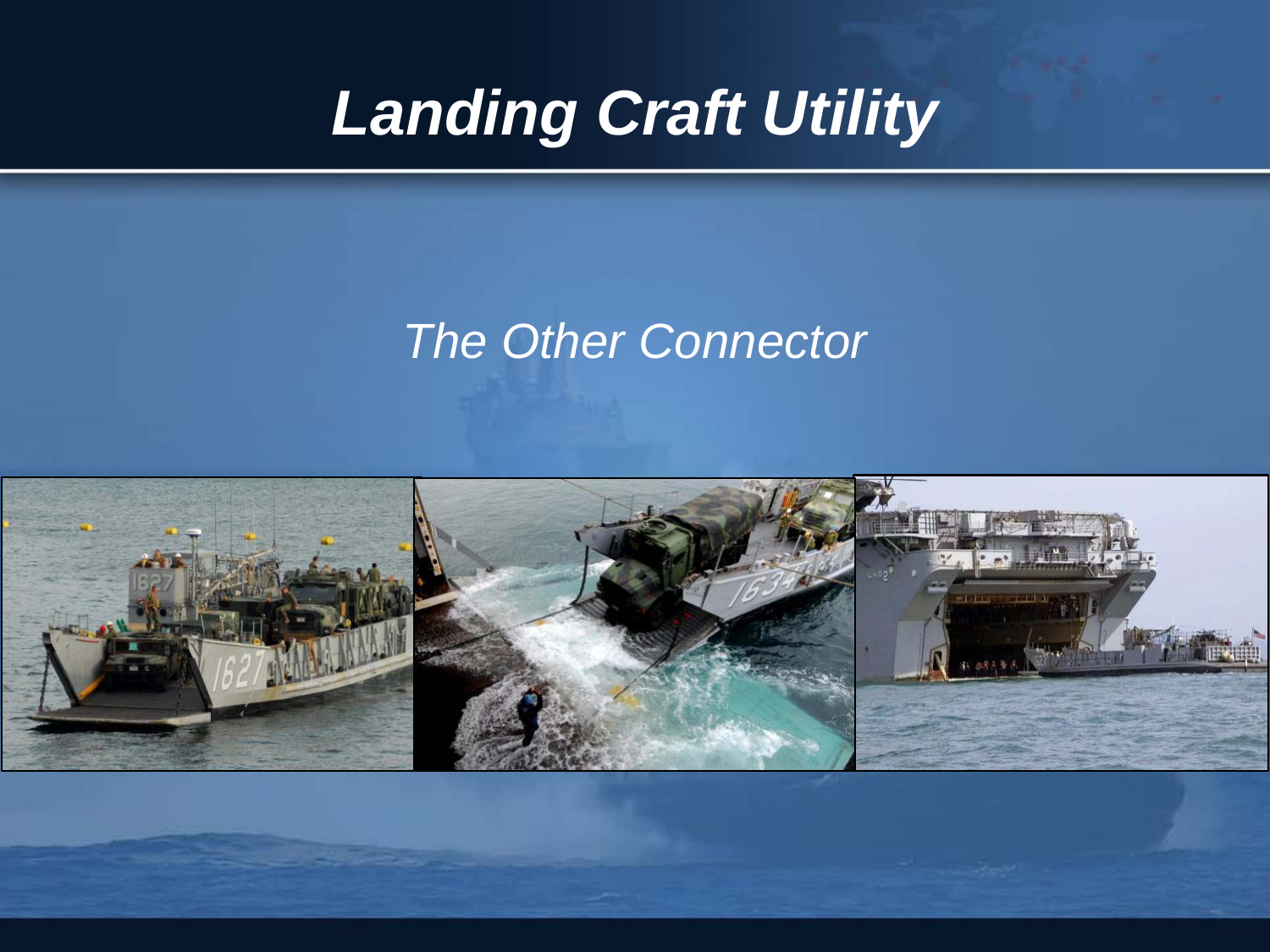## *Landing Craft Utility (LCU)*

- 32 LCU-1600 craft average 40+ years of service
	- Heavy lift, range/persistence, flexibility, independent ops
	- Block system obsolescence and increasing maintenance costs
		- 4 year dry docking \$1.8M in FY02;
		- Mean cost FY07-11 > \$3M per overhaul
	- Declining reliability
		- LCU-1644 Hull repair in 6<sup>th</sup> Fleet due to corrosion of prior repair
		- Recent ROH delays due to rudder, rudder post seals, propellers and propeller shafting non availability.
	- Cargo capacity de-rated due to age
		- 195 STONS (1960s)
		- <144 STONs (2012) (-17 STONS is attributable to addition of RO unit and 4K gal potable water storage remainder related to advanced age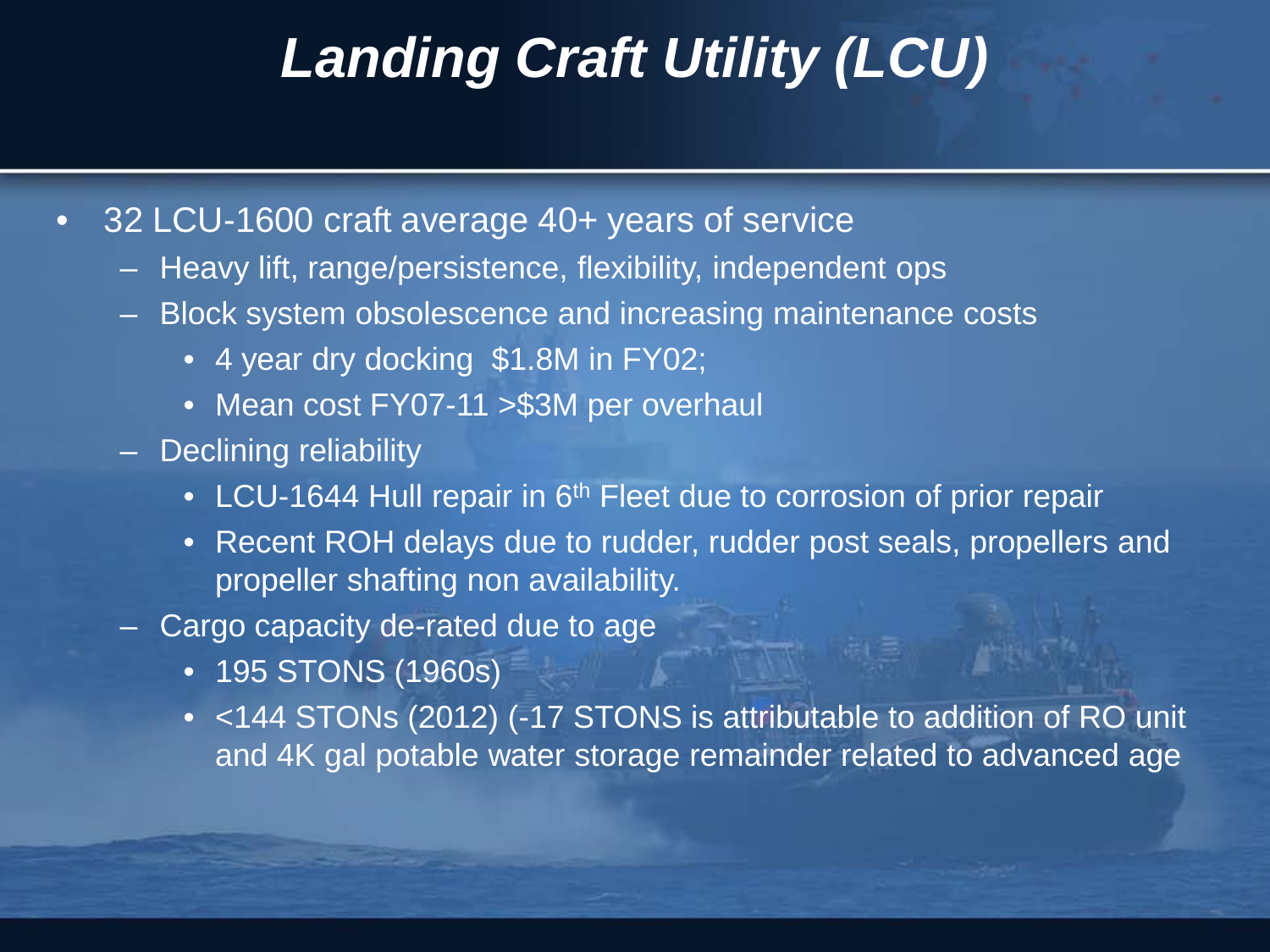# *LCU (Recapitalization)*

**Working Title:** *Surface Connector (X) Replacement (SC(X) R)*

- **Objective**: Restore 30 year service life to displacement utility craft *at* 
	- Initial Capabilities Document (ICD) approaching R3B review (Navy Gate 1)
- **Gap**: Ship-to-shore self mobility for expeditionary forces in lower to middle ROMO (NEO, HA/DR, TSC, AFOE)
	- Endurance/range (10 days/1200 nm), heavy bulk lift & crane loading, fuel economy, riverine ops; a comparatively less overt platform.
- Recent Study: LCU in Support of Global Security Study (N81):
	- LCU Complementary to LCAC in areas where distinct differences exist in capability
	- SSC/LCAC answers MCO high speed over beach assault need
		- Leaves gap in routine engagement, presence, (HA/DR) and sustainment of forces from sea basing that LCU fulfills.
		- Pursuit of high speed LCU replacement could be seen as redundant, vice complementary, in capability
- Affordability and TOC reduction are driving considerations in SC (X) R
	- Complexity of design directly associated with higher acquisition cost and TOC
	- Argues against increased speed, payload or adoption of developmental technologies.

LCU-1600 Class characterized by rugged construction, high operational reliability, economical operation, simplicity of maintenance, large capacity and extended range.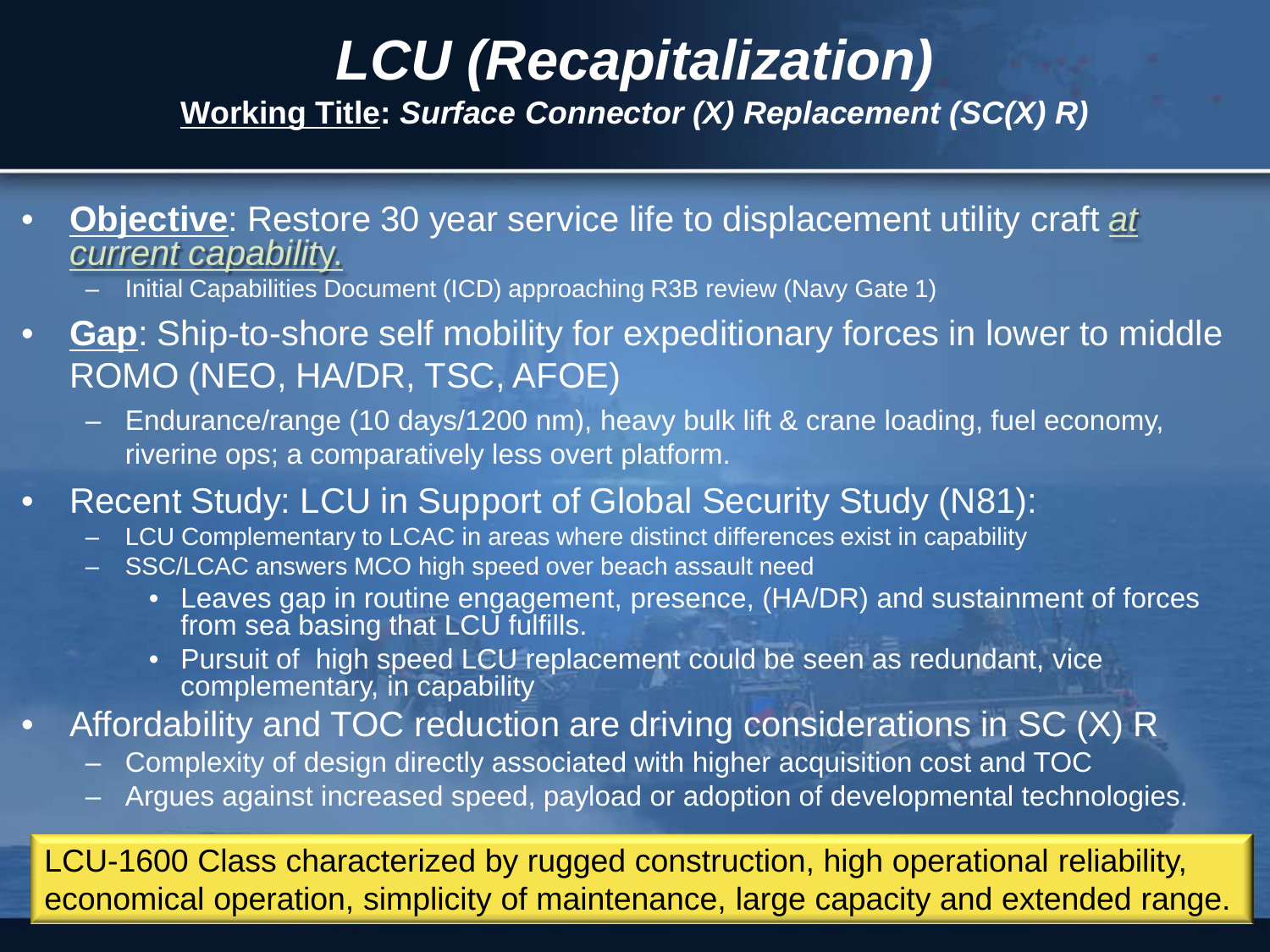# *Preliminary Recapitalization Alternatives*

| <b>Ultra Heavy Assault Connector (UHAC); An ONR Sponsored Capability Demo</b><br>• Aluminum with hybrid diesel and gas turbine propulsion (CODAG).<br>• $\frac{1}{2}$ scale test in cooperation with Singapore.<br>• Crawls over the water/beach @ 20 kts; reaches beyond surf zone like LCAC.<br>• Original design lacked habitability for endurance-- encroachment on troop berthing.                                                                                                                                                 |
|-----------------------------------------------------------------------------------------------------------------------------------------------------------------------------------------------------------------------------------------------------------------------------------------------------------------------------------------------------------------------------------------------------------------------------------------------------------------------------------------------------------------------------------------|
| Landing Catamaran (L-CAT) Developed for French Navy Mistral Class Ships<br>• Aluminum hulled catamaran with rising cargo deck (uses four hydraulic lifts).<br>• Sustains 20(+) kts in catamaran operation; but must raise cargo deck.<br>• Has overhead constraints; uncertain if supports M1A1 with mine plow (74STONs).<br>• Footprint approximates LCAC; concern for well deck point loading from catamaran.<br>• ~1000 nm range, but no crew habitability in French Navy version-possible<br>encroachment on troop berthing spaces. |
| <b>Partial Air Cushion Supported Catamaran (PACSCAT)</b><br>• Originated as possilbe U.K. Replacement for LCU Mk 10; developed by QinetiQ.<br>• Aluminum hull sized between LCU-1600 and LCM-8.<br>• Can't carry M1A1 with mine plow and lacks habitability and endurance for<br>extended transits-encroachment on troop berthing spaces.<br>• Accessibility to two massive diesels in wing walls driving 20 + Kts raises<br>concerns; as does waterjet impeller erosion in surf-zone (Maintainability/Reliability).                    |
| <b>Landing Craft Utility (LCU) 1600 Class</b><br>• Service Life Extension Program (SLEP), OR Modified Repeat<br>• Introduces no major technological enhancements or complexity.<br>• Preserves current capability, steel construction, durability.<br>• Reuses current infrastructure: manning, training, basing (lower TOC)<br>• Renews a 30 year service life while addressing obsolescence and<br>configuration control issues.                                                                                                      |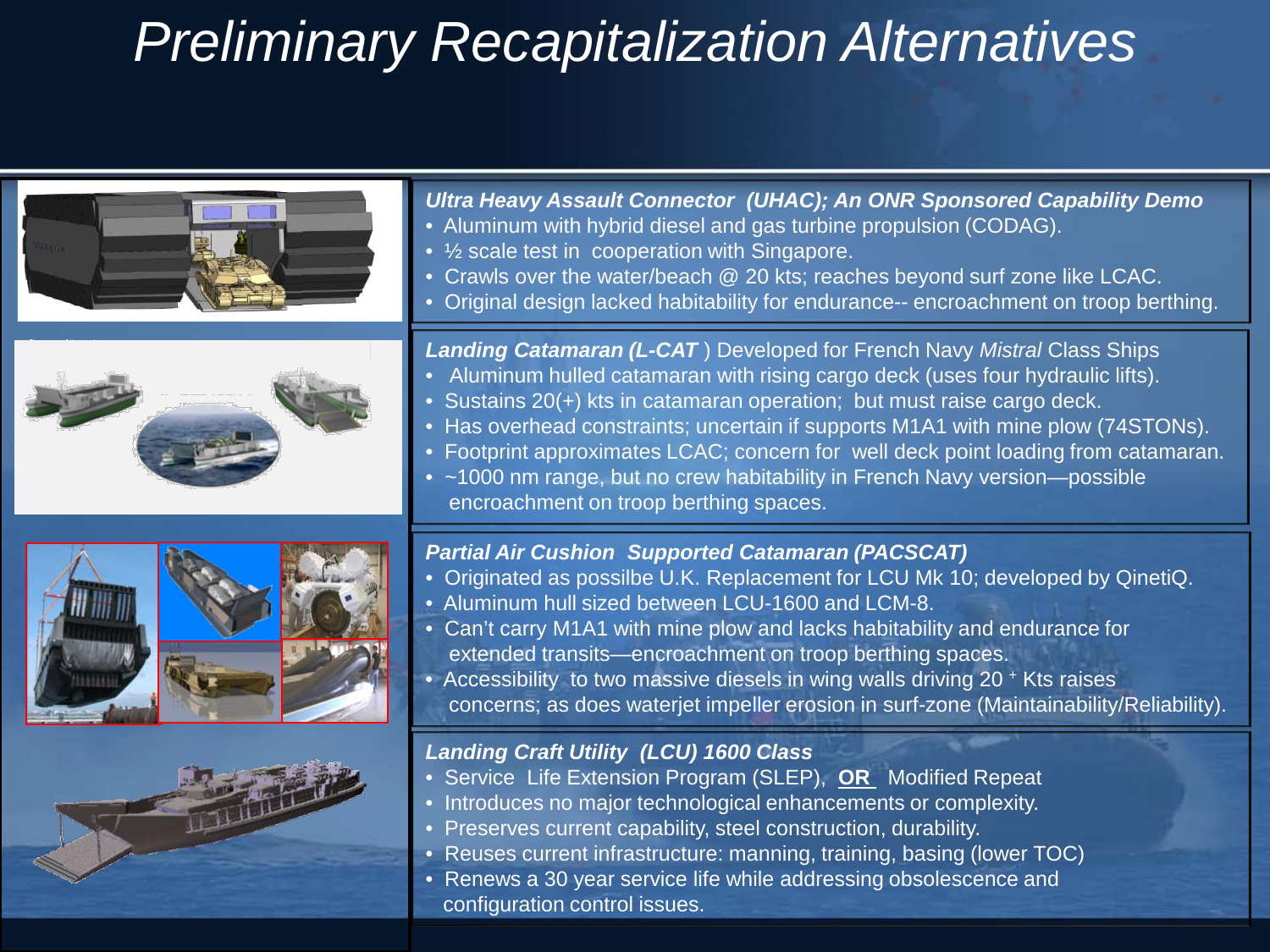# Take Aways

The Connector Fleet continues to age--*Mitigation awaits POM-14/15*

- Average LCAC is 20 years old; LCUs average 42 years in service
- Need to maintain LCAC in service while funding SSC acquisition
- Need LCAC until SSC FOC (2028 32)
	- Average age will exceed 35+ years
	- SSC/LCAC-100 now under contract
- LCUs will remain in service for the foreseeable future
	- Escalating sustainment costs, systemic obsolescence of systems and replacement parts, derating of cargo capacity.
	- 30 of 32 craft have 42-52 years in service (two 25 year craft transferred from Reserve Component).
	- SC (X) R Initial Capabilities Document in routing for Gate 1
	- AOA anticipated in FY-13
- Readiness of both LCAC and LCU is a function of age, usage and past life cycle program cuts.